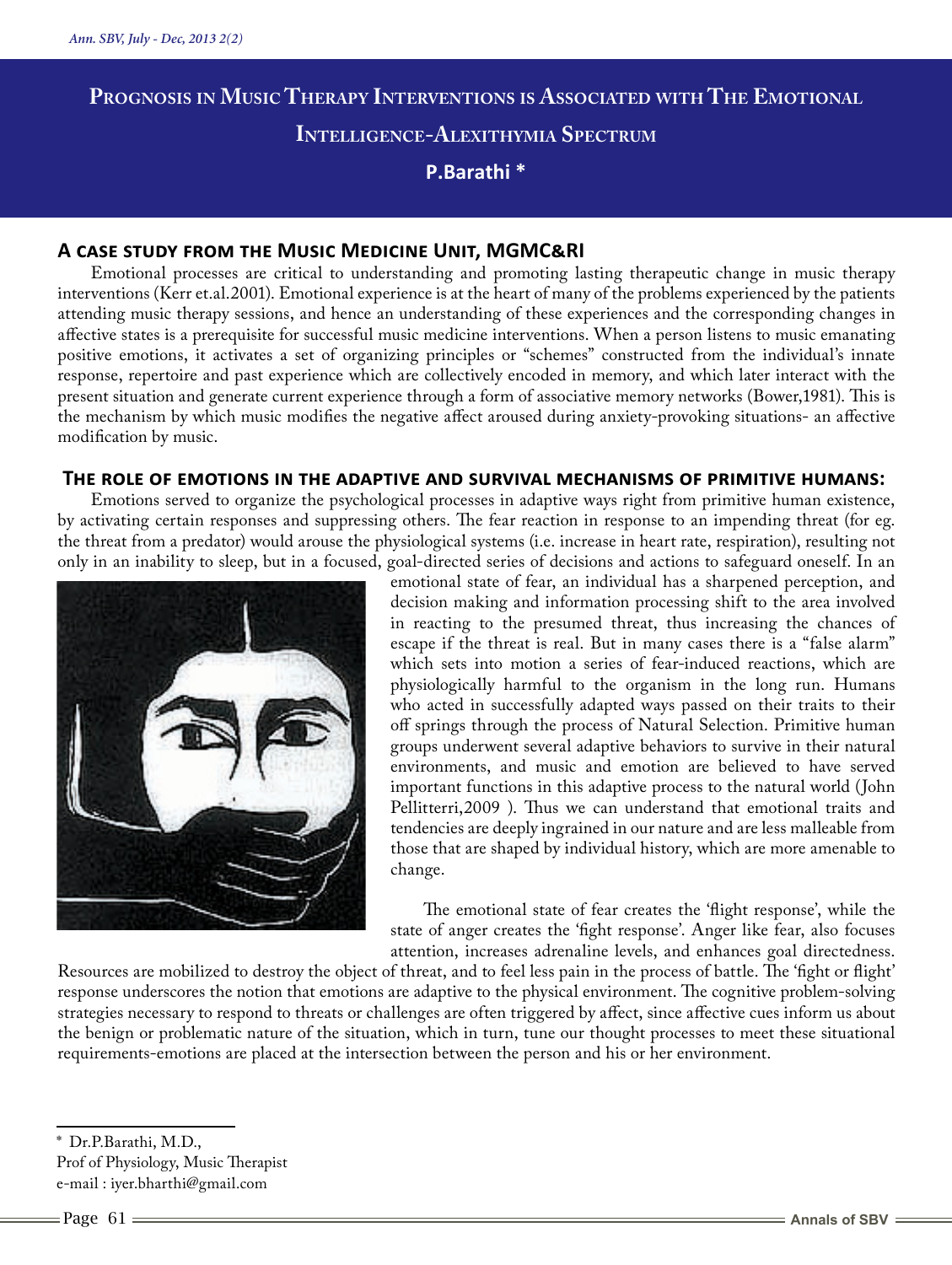#### **What is Emotional Intelligence?**

Emotional Intelligence (EI) is concerned with the understanding of how individuals perceive, understand, utilize and manage emotions in an effort to predict and foster personal effectiveness. According to Salovey and Mayer (1990), individuals vary in their ability to process information of an emotional nature and in their ability to relate emotional processing to a wider cognition. This ability is seen to manifest itself in certain adaptive behaviors. Perceiving emotions, harnessing emotions to facilitate various cognitive activities such as thinking and problem solving, comprehending emotion language, and the ability to regulate emotions in both ourselves and in others are the four types of abilities included in Mayer & Salovey's model.

Bar-On model of Emotional-Social Intelligence: Bar- On Emotional Quotient Inventory (EQ-i) can assess a client's general degree of emotional intelligence, potential for emotional health, and psychological well-being ( Bar-On, 1997 ). Results can evaluate the successfulness of therapeutic interventions and to decide when to terminate therapy. Bar-On hypothesizes that those individuals with higher than average EQs are in general more successful in meeting environmental demands and pressures. Deficiency in Emotional Intelligence can mean a lack of success and the existence of emotional problems.

### **What is Alexithymia?**

Alexithymia is a term used to describe people who appear to have deficiencies in understanding, processing, or describing their emotions. It is a complex mixture of personality traits which remains stable over time, even after distress or depression have diminished, and does not belong to any diagnostic category( Taylor &Bagby,2000).The alexithymia construct is strongly inversely related to Emotional Intelligence, representing its lower range (Schutte et.al.,1998). The Online Alexithymia Questionnaire (OAQ-G2) is a valid measure of alexithymia, and has been used in this study for scoring alexithymia.

The present case study was designed to compare the Emotional Intelligence of a patient who exhibited good response to music therapy after continuous music listening for 2 months, with that of another patient who refused to show any response at all from the very first session. The Bar-On EQ-i scores of both the responder and non-responder were compared with the EQ-I scores of the music therapist. The level of alexithymia of both the patients were computed using the Observer Alexithymia scale, and compared with the scores of the music therapist( since a music therapist is supposed to be endowed with psychological maturity and balance along with increased Emotional intelligence). The results are summarized graphically in fig.2a. The responder is seen to exhibit less stress tolerance, problem solving, optimism, happiness, independence, and assertiveness when compared to the non-responder, but shows more flexibility, impulse control, empathy, and emotional self-awareness when compared to the non-responder. According to Bar-On, problems in coping with one's environment are thought to be common among those individuals lacking in the subscales of reality testing, problem solving, stress tolerance, and impulse control. Therefore we can presume that music is not used mainly as a coping strategy as stated by some authors (Ballard,1995; North,2004), since in the case of the patient who shows a good response, there is no difference in the subscales of reality testing, and he exhibits more impulse control than the non-responder. Factors like emotional self-awareness, flexibility and empathy seem to play important roles in enabling a good prognosis in music therapy interventions.

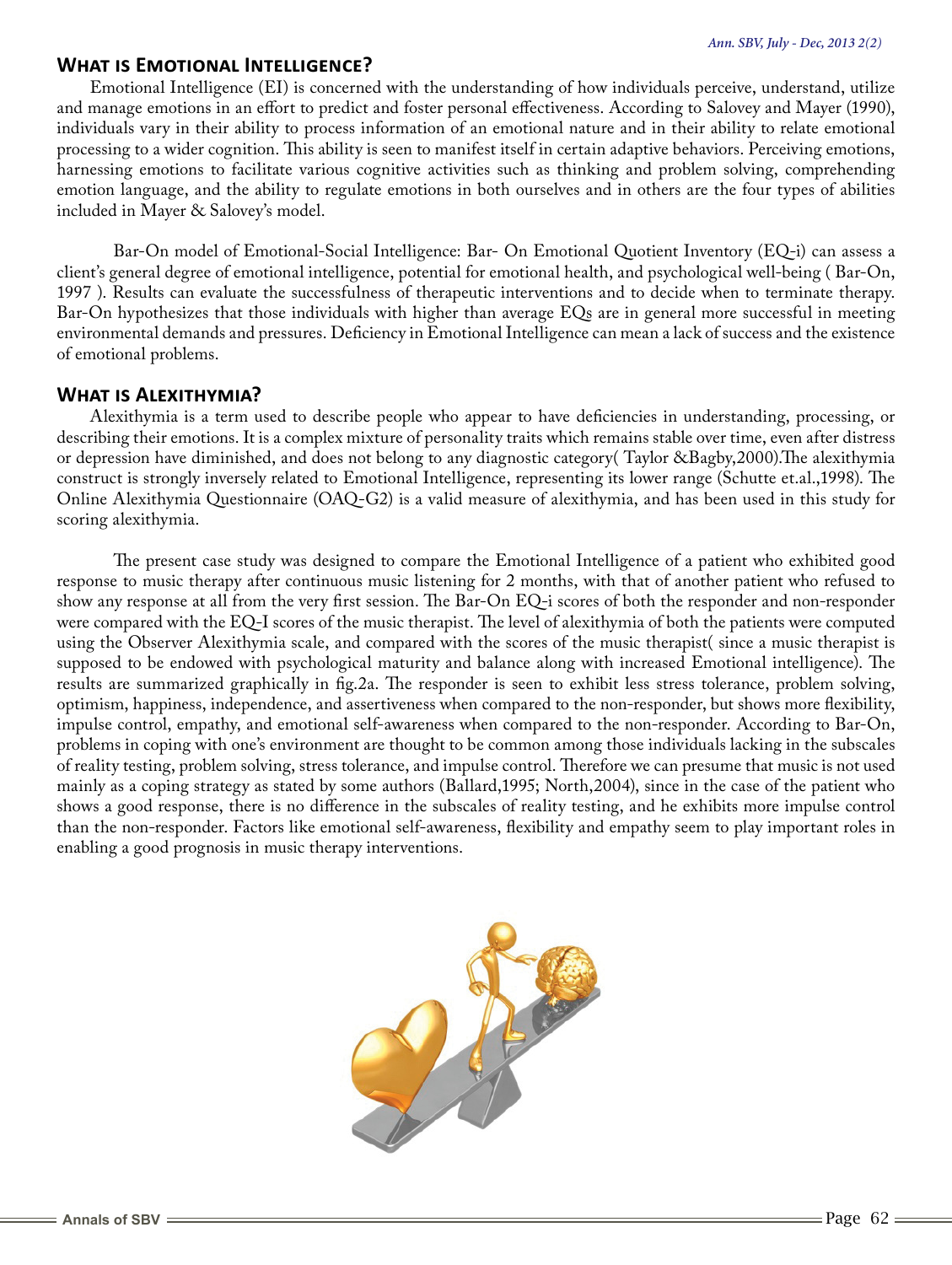#### *Ann. SBV, July - Dec, 2013 2(2)*

The responder has a score of 104 (95-112 represents possible alexithymia), in contrast to the non-responder who has a score of 142 ( greater than 113 denotes the presence of alexithymia), and the music therapist who has a score of 60 (94 and below- non-alexithymia). The non-responder is found to have difficulty identifying feelings, difficulty describing feelings, externally oriented thinking, restricted imaginative processes, and problematic interpersonal relationships.

An insight into the probable etiology of alexithymia can throw some light on the reasons behind the emotional unresponsiveness which make these individuals resistant to music interventions. A neuropsychological study has indicated that alexithymia may be due to a disturbance of the right hemisphere of the brain which is largely responsible for processing emotions ( Jessimer & Markham,1997), while another neuropsychological model suggests that alexithymia may be related to a dysfunction of the anterior cingulate cortex ( Lane et. al.,1997). The French psychoanalyst Joyce McDougall(1985) introduced the alternative term "disaffectation" to stand for psychogenic alexithymia, stating that the



The Bar-On Emotional Intelligence scores of a responder and non-responder to music therapy, compared with the scores of the Music Therapist. The responder exhibits less stress tolerance, problem solving, optimism, happiness, independence, and assertiveness when compared to the non-responder, but shows more flexibility, impulse control, empathy, and emotional self-awareness when compared to the non-responder.





The OAQ-G2 score of the non-responder is 142, reflecting severe alexithymia( greater than 113 = alexithymia); the score of the responder is 104, bordering on alexithymia (95-112 = possible alexithymia); the score of the music therapist is 60 (94 & below = non-alexithymia).